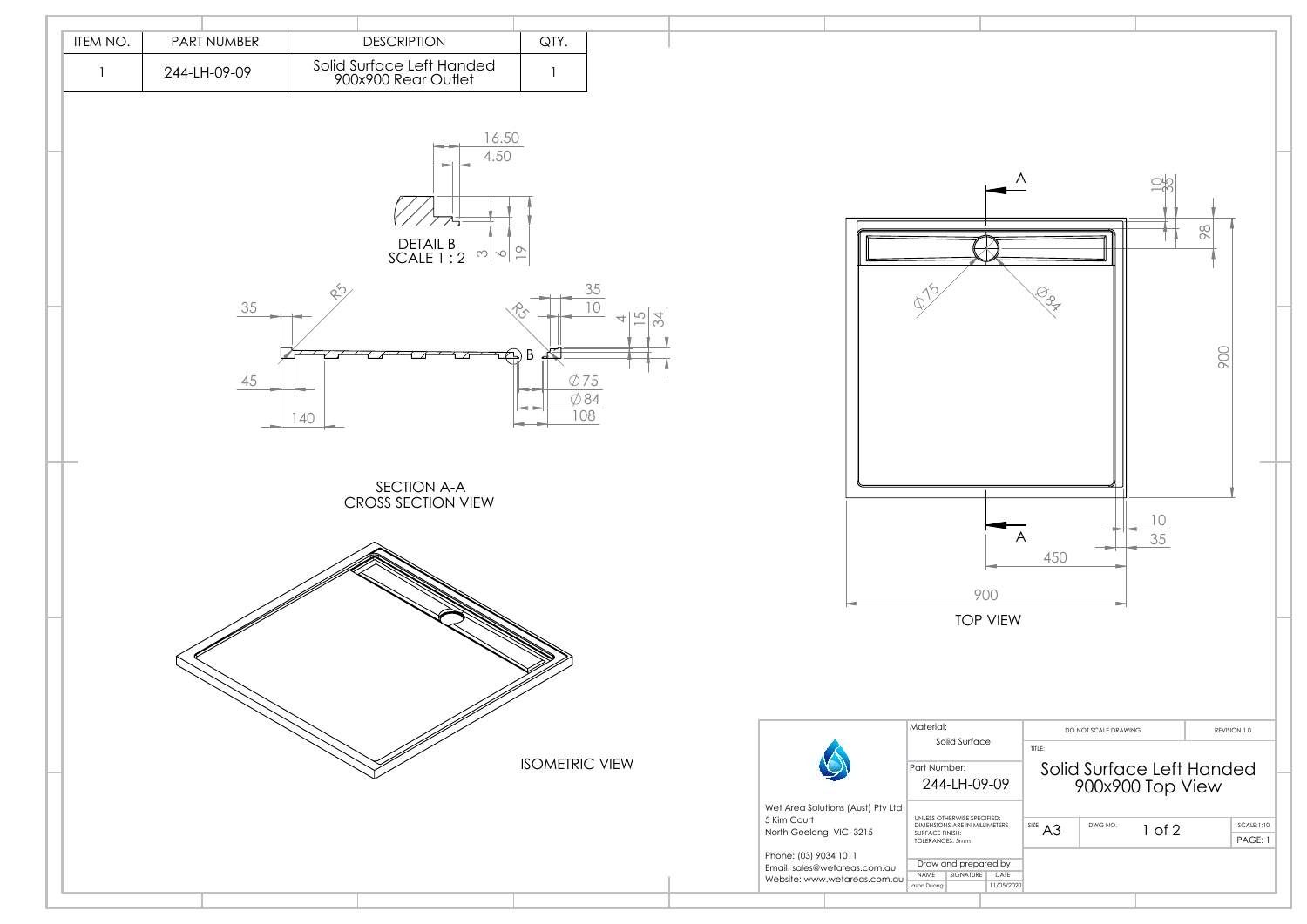

| e                               | DO NOT SCALE DRAWING      |         |            | REVISION 1.0 |                   |  |
|---------------------------------|---------------------------|---------|------------|--------------|-------------------|--|
|                                 | TITLE:                    |         |            |              |                   |  |
|                                 | Solid Surface Left Handed |         |            |              |                   |  |
| ,-09                            | 900x900 Bottom View       |         |            |              |                   |  |
|                                 |                           |         |            |              |                   |  |
| <b>IFIED:</b><br><b>IMETERS</b> | $SIZE$ $A3$               | DWG NO. | $2$ of $2$ |              | <b>SCALE:1:10</b> |  |
|                                 |                           |         |            |              | PAGE: 2           |  |
| ed by                           |                           |         |            |              |                   |  |
| DATE                            |                           |         |            |              |                   |  |
| 11/05/2020                      |                           |         |            |              |                   |  |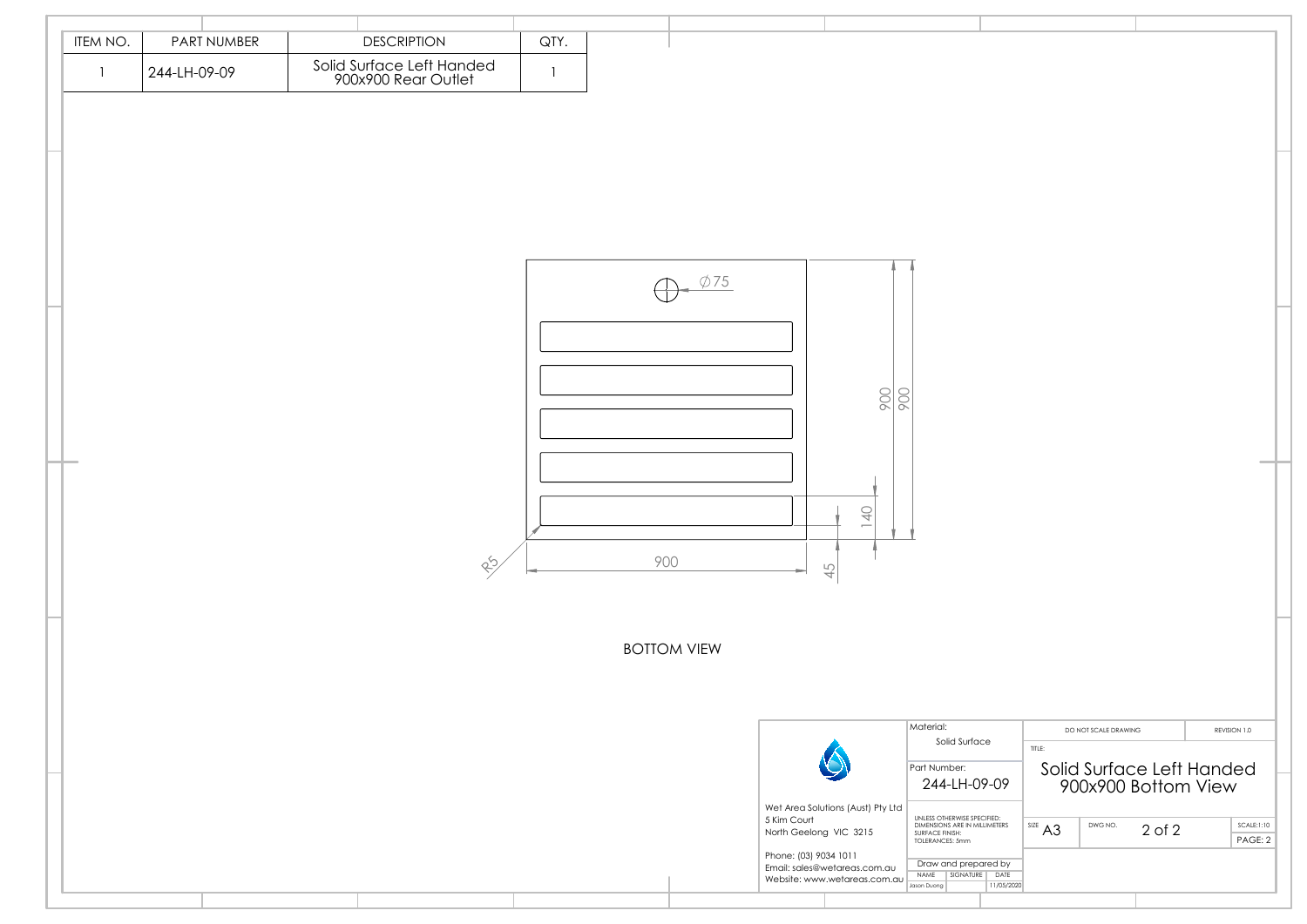